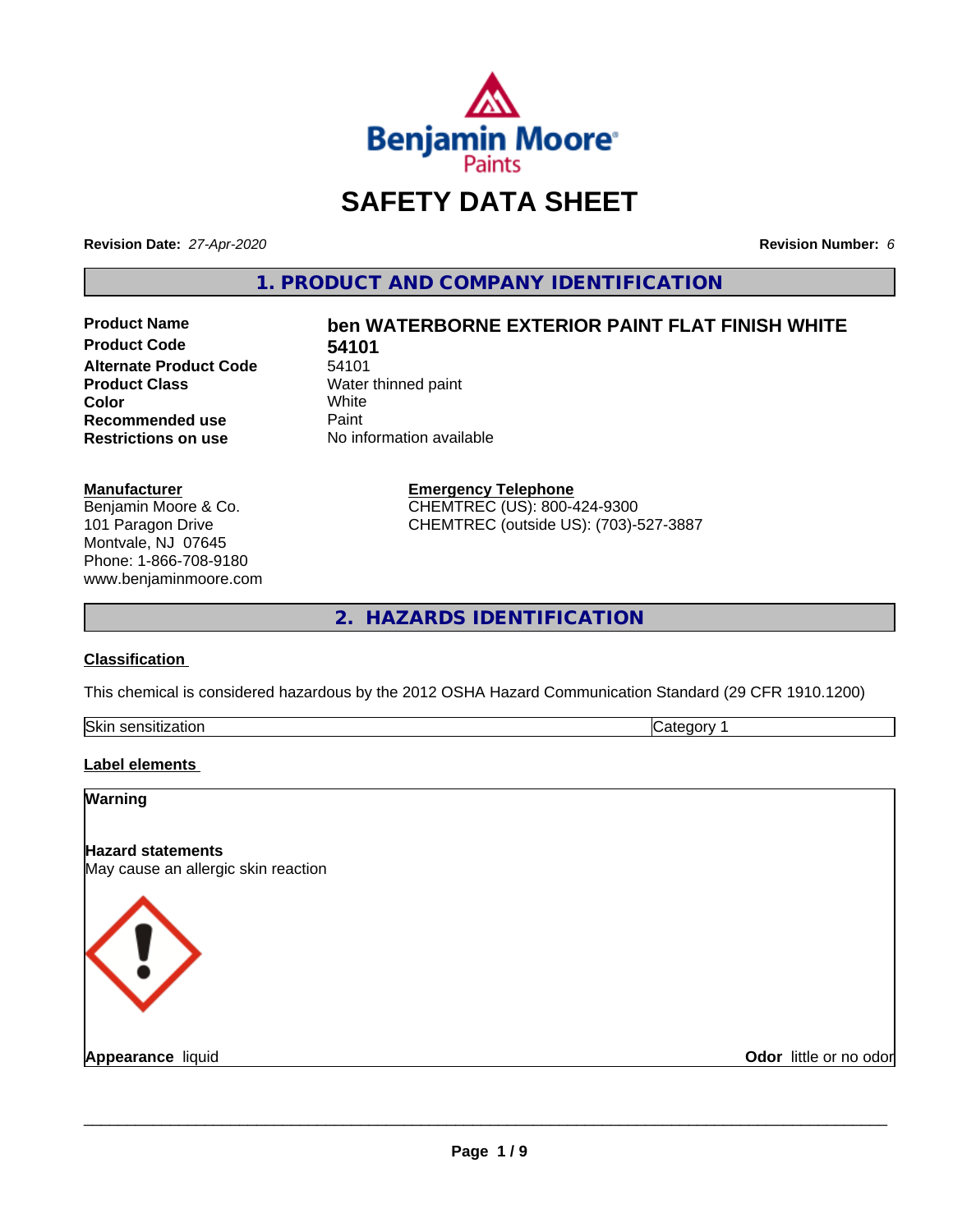#### **Precautionary Statements - Prevention**

Avoid breathing dust/fume/gas/mist/vapors/spray Contaminated work clothing should not be allowed out of the workplace Wear protective gloves

#### **Skin**

IF ON SKIN: Wash with plenty of soap and water If skin irritation or rash occurs: Get medical advice/attention Wash contaminated clothing before reuse

#### **Precautionary Statements - Disposal**

Dispose of contents/container to an approved waste disposal plant

#### **Hazards not otherwise classified (HNOC)**

Not applicable

#### **Other information**

No information available

### **3. COMPOSITION INFORMATION ON COMPONENTS**

\_\_\_\_\_\_\_\_\_\_\_\_\_\_\_\_\_\_\_\_\_\_\_\_\_\_\_\_\_\_\_\_\_\_\_\_\_\_\_\_\_\_\_\_\_\_\_\_\_\_\_\_\_\_\_\_\_\_\_\_\_\_\_\_\_\_\_\_\_\_\_\_\_\_\_\_\_\_\_\_\_\_\_\_\_\_\_\_\_\_\_\_\_

| <b>Chemical name</b>                           | CAS No.    | Weight-%    |
|------------------------------------------------|------------|-------------|
| Nepheline svenite                              | 37244-96-5 | $15 - 20$   |
| Titanium dioxide                               | 13463-67-7 | $10 - 15$   |
| Diatomaceous earth                             | 61790-53-2 | - 5         |
| Sodium C14-C16 olefin sulfonate                | 68439-57-6 | $0.1 - 0.5$ |
| Carbamic acid, butyl-, 3-iodo-2-propynyl ester | 55406-53-6 | $0.1 - 0.5$ |

|                                                  | 4. FIRST AID MEASURES                                                                                                                                                                                                               |
|--------------------------------------------------|-------------------------------------------------------------------------------------------------------------------------------------------------------------------------------------------------------------------------------------|
| <b>General Advice</b>                            | No hazards which require special first aid measures.                                                                                                                                                                                |
| <b>Eye Contact</b>                               | Rinse thoroughly with plenty of water for at least 15 minutes and consult a<br>physician.                                                                                                                                           |
| <b>Skin Contact</b>                              | Wash off immediately with soap and plenty of water while removing all<br>contaminated clothes and shoes. If skin irritation persists, call a physician. Wash<br>clothing before reuse. Destroy contaminated articles such as shoes. |
| <b>Inhalation</b>                                | Move to fresh air. If symptoms persist, call a physician.                                                                                                                                                                           |
| Ingestion                                        | Clean mouth with water and afterwards drink plenty of water. Consult a physician<br>if necessary.                                                                                                                                   |
| <b>Most Important</b><br><b>Symptoms/Effects</b> | May cause allergic skin reaction.                                                                                                                                                                                                   |
| <b>Notes To Physician</b>                        | Treat symptomatically.                                                                                                                                                                                                              |
|                                                  | 5. FIRE-FIGHTING MEASURES                                                                                                                                                                                                           |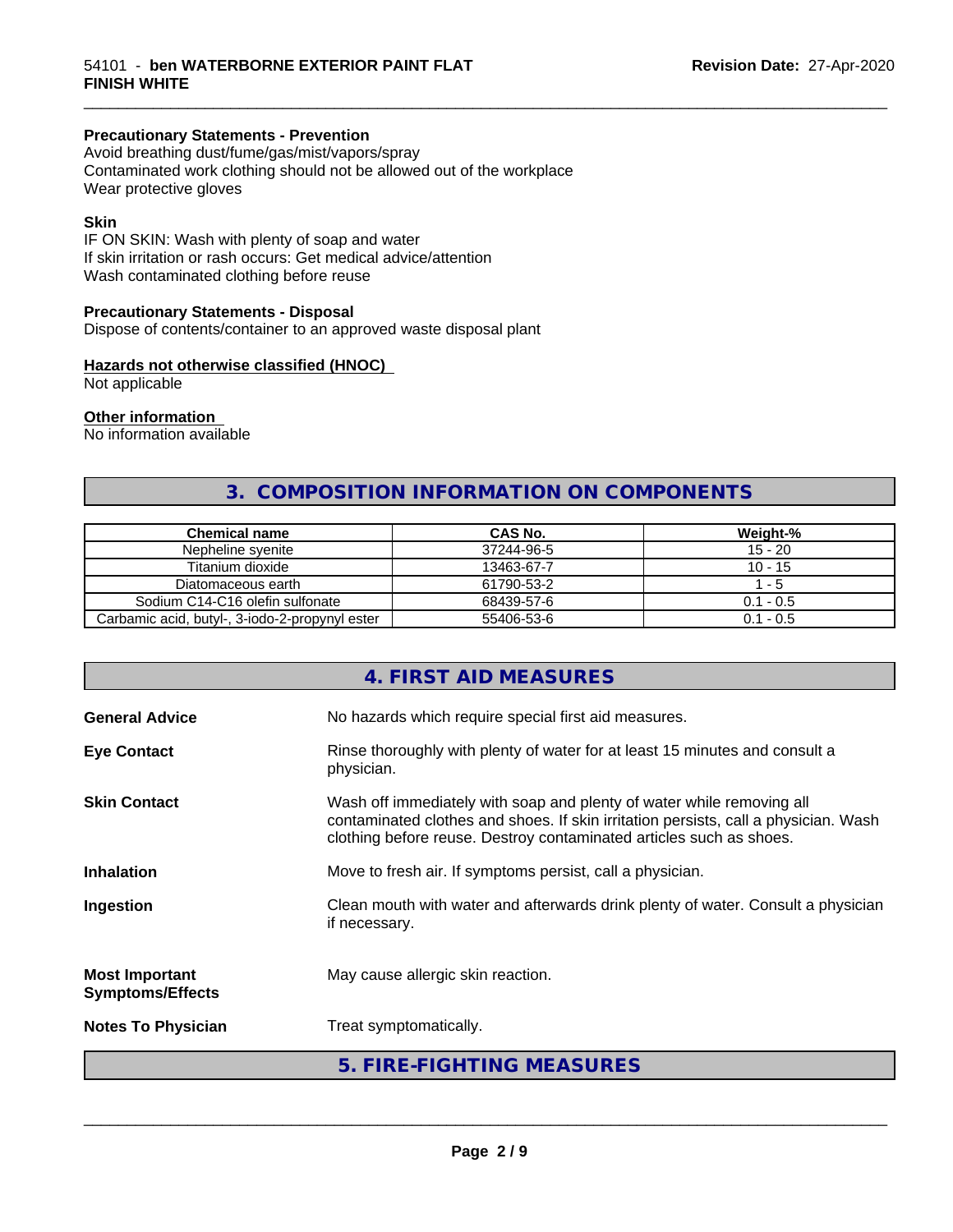| <b>Suitable Extinguishing Media</b>                                              | Use extinguishing measures that are appropriate to local<br>circumstances and the surrounding environment.                                   |  |
|----------------------------------------------------------------------------------|----------------------------------------------------------------------------------------------------------------------------------------------|--|
| Protective equipment and precautions for firefighters                            | As in any fire, wear self-contained breathing apparatus<br>pressure-demand, MSHA/NIOSH (approved or equivalent)<br>and full protective gear. |  |
| <b>Specific Hazards Arising From The Chemical</b>                                | Closed containers may rupture if exposed to fire or<br>extreme heat.<br>No<br>No.                                                            |  |
| Sensitivity to mechanical impact                                                 |                                                                                                                                              |  |
| Sensitivity to static discharge                                                  |                                                                                                                                              |  |
| <b>Flash Point Data</b><br>Flash point (°F)<br>Flash Point (°C)<br><b>Method</b> | Not applicable<br>Not applicable<br>Not applicable                                                                                           |  |
| <b>Flammability Limits In Air</b>                                                |                                                                                                                                              |  |
| Lower flammability limit:<br><b>Upper flammability limit:</b>                    | Not applicable<br>Not applicable                                                                                                             |  |
| <b>NFPA</b><br>Health: 1<br>Flammability: 0                                      | <b>Instability: 0</b><br><b>Special: Not Applicable</b>                                                                                      |  |

\_\_\_\_\_\_\_\_\_\_\_\_\_\_\_\_\_\_\_\_\_\_\_\_\_\_\_\_\_\_\_\_\_\_\_\_\_\_\_\_\_\_\_\_\_\_\_\_\_\_\_\_\_\_\_\_\_\_\_\_\_\_\_\_\_\_\_\_\_\_\_\_\_\_\_\_\_\_\_\_\_\_\_\_\_\_\_\_\_\_\_\_\_

#### **NFPA Legend**

- 0 Not Hazardous
- 1 Slightly
- 2 Moderate
- 3 High
- 4 Severe

*The ratings assigned are only suggested ratings, the contractor/employer has ultimate responsibilities for NFPA ratings where this system is used.*

*Additional information regarding the NFPA rating system is available from the National Fire Protection Agency (NFPA) at www.nfpa.org.*

|                                  | 6. ACCIDENTAL RELEASE MEASURES                                                                       |  |
|----------------------------------|------------------------------------------------------------------------------------------------------|--|
| <b>Personal Precautions</b>      | Avoid contact with skin, eyes and clothing. Ensure adequate ventilation.                             |  |
| <b>Other Information</b>         | Prevent further leakage or spillage if safe to do so.                                                |  |
| <b>Environmental precautions</b> | See Section 12 for additional Ecological Information.                                                |  |
| <b>Methods for Cleaning Up</b>   | Soak up with inert absorbent material. Sweep up and shovel into suitable<br>containers for disposal. |  |

**7. HANDLING AND STORAGE**

Handling **Handling Avoid contact with skin, eyes and clothing. Avoid breathing vapors, spray mists or** sanding dust. In case of insufficient ventilation, wear suitable respiratory equipment.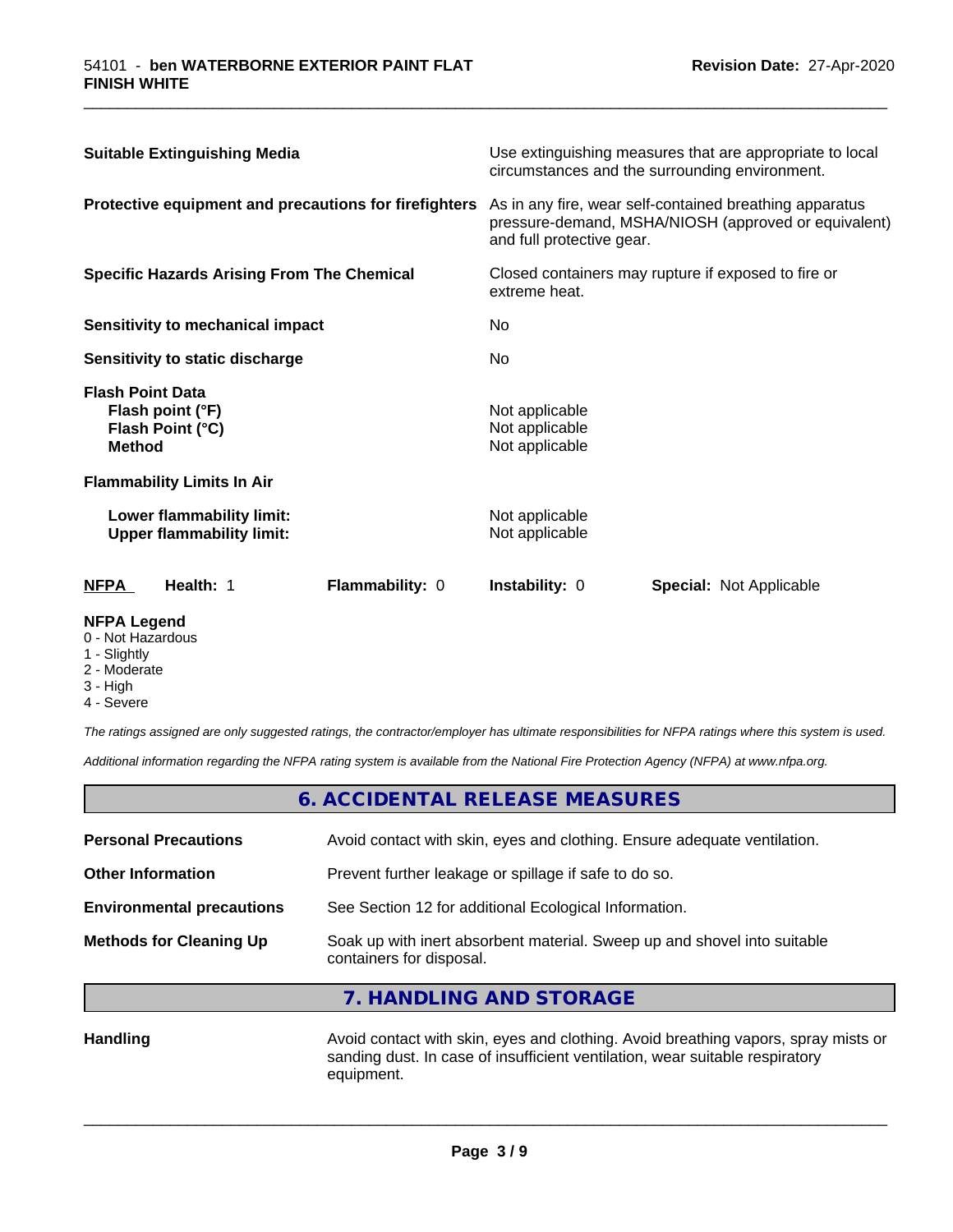**Storage** Keep container tightly closed. Keep out of the reach of children.

**Incompatible Materials** No information available

#### **8. EXPOSURE CONTROLS/PERSONAL PROTECTION**

#### **Exposure Limits**

| <b>Chemical name</b> | <b>ACGIH TLV</b>         | <b>OSHA PEL</b>             |
|----------------------|--------------------------|-----------------------------|
| Titanium dioxide     | TWA: $10 \text{ mg/m}^3$ | <b>TWA</b><br>, ma/m $^3\,$ |
| Diatomaceous earth   | N/E                      |                             |
|                      |                          | TWA<br>20 mppcf             |

#### **Legend**

ACGIH - American Conference of Governmental Industrial Hygienists Exposure Limits OSHA - Occupational Safety & Health Administration Exposure Limits N/E - Not Established

| Ensure adequate ventilation, especially in confined areas.                                                                          |
|-------------------------------------------------------------------------------------------------------------------------------------|
|                                                                                                                                     |
| Safety glasses with side-shields.                                                                                                   |
| Protective gloves and impervious clothing.                                                                                          |
| In case of insufficient ventilation wear suitable respiratory equipment.                                                            |
| Avoid contact with skin, eyes and clothing. Remove and wash contaminated<br>clothing before re-use. Wash thoroughly after handling. |
|                                                                                                                                     |

#### **9. PHYSICAL AND CHEMICAL PROPERTIES**

| liquid<br>little or no odor<br>No information available<br>$10.8 - 11.3$<br>$1.30 - 1.35$<br>No information available<br>No information available<br>No information available<br>No information available<br>No information available<br>No information available<br>No information available<br>$45 - 55$<br>$30 - 40$<br>$45 - 55$<br>$60 - 70$<br>< 50<br>212<br>100<br>32 |
|-------------------------------------------------------------------------------------------------------------------------------------------------------------------------------------------------------------------------------------------------------------------------------------------------------------------------------------------------------------------------------|
| 0<br>Not applicable                                                                                                                                                                                                                                                                                                                                                           |
|                                                                                                                                                                                                                                                                                                                                                                               |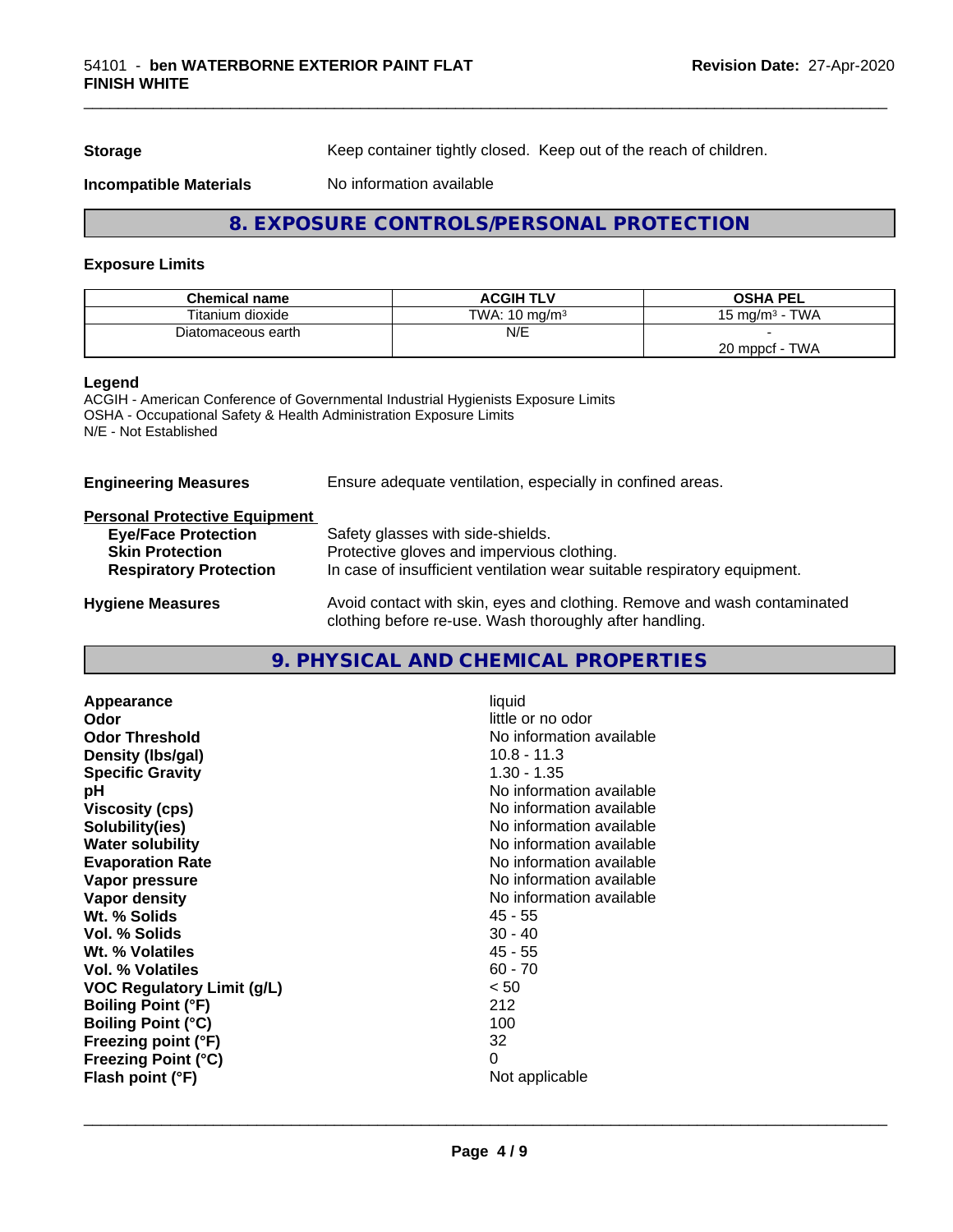#### **Flash Point (°C)**<br> **Method** Not applicable<br>
Not applicable<br>
Not applicable **Flammability (solid, gas)**<br> **Commability limit:**<br>
Upper flammability limit:<br>
Not applicable **Upper flammability limit:**<br> **Lower flammability limit:**<br>
Not applicable<br>
Not applicable **Lower flammability limit:**<br> **Autoignition Temperature (°F)**<br>
Mo information available Autoignition Temperature (°F)<br>
Autoignition Temperature (°C)<br>
No information available Autoignition **Temperature** (°C) Mo information available<br>Decomposition **Temperature** (°F) No information available **Decomposition Temperature (°F)**<br> **Decomposition Temperature (°C)**<br>
No information available **Decomposition Temperature (°C) Partition coefficient Contract Contract Contract Contract Contract Contract Contract Contract Contract Contract Contract Contract Contract Contract Contract Contract Contract Contract Contract Contract Contract Contract**

**Not applicable**<br>**Not applicable** 

\_\_\_\_\_\_\_\_\_\_\_\_\_\_\_\_\_\_\_\_\_\_\_\_\_\_\_\_\_\_\_\_\_\_\_\_\_\_\_\_\_\_\_\_\_\_\_\_\_\_\_\_\_\_\_\_\_\_\_\_\_\_\_\_\_\_\_\_\_\_\_\_\_\_\_\_\_\_\_\_\_\_\_\_\_\_\_\_\_\_\_\_\_

## **10. STABILITY AND REACTIVITY**

| <b>Reactivity</b>                       | Not Applicable                           |
|-----------------------------------------|------------------------------------------|
| <b>Chemical Stability</b>               | Stable under normal conditions.          |
| <b>Conditions to avoid</b>              | Prevent from freezing.                   |
| <b>Incompatible Materials</b>           | No materials to be especially mentioned. |
| <b>Hazardous Decomposition Products</b> | None under normal use.                   |
| Possibility of hazardous reactions      | None under normal conditions of use.     |

#### **11. TOXICOLOGICAL INFORMATION**

| <b>Product Information</b>                                                                                                                                                             |                                                                                                                                                                                                                                                                                                                                                                                                                |
|----------------------------------------------------------------------------------------------------------------------------------------------------------------------------------------|----------------------------------------------------------------------------------------------------------------------------------------------------------------------------------------------------------------------------------------------------------------------------------------------------------------------------------------------------------------------------------------------------------------|
| Information on likely routes of exposure                                                                                                                                               |                                                                                                                                                                                                                                                                                                                                                                                                                |
|                                                                                                                                                                                        | <b>Principal Routes of Exposure</b> Eye contact, skin contact and inhalation.                                                                                                                                                                                                                                                                                                                                  |
| <b>Acute Toxicity</b>                                                                                                                                                                  |                                                                                                                                                                                                                                                                                                                                                                                                                |
| <b>Product Information</b>                                                                                                                                                             | No information available                                                                                                                                                                                                                                                                                                                                                                                       |
|                                                                                                                                                                                        | Symptoms related to the physical, chemical and toxicological characteristics                                                                                                                                                                                                                                                                                                                                   |
| <b>Symptoms</b>                                                                                                                                                                        | No information available                                                                                                                                                                                                                                                                                                                                                                                       |
|                                                                                                                                                                                        | Delayed and immediate effects as well as chronic effects from short and long-term exposure                                                                                                                                                                                                                                                                                                                     |
| Eye contact<br><b>Skin contact</b><br><b>Inhalation</b><br>Ingestion<br><b>Sensitization</b><br><b>Neurological Effects</b><br><b>Mutagenic Effects</b><br><b>Reproductive Effects</b> | May cause slight irritation.<br>Substance may cause slight skin irritation. Prolonged or repeated contact may dry<br>skin and cause irritation.<br>May cause irritation of respiratory tract.<br>Ingestion may cause gastrointestinal irritation, nausea, vomiting and diarrhea.<br>May cause an allergic skin reaction<br>No information available.<br>No information available.<br>No information available. |
| <b>Developmental Effects</b>                                                                                                                                                           | No information available.                                                                                                                                                                                                                                                                                                                                                                                      |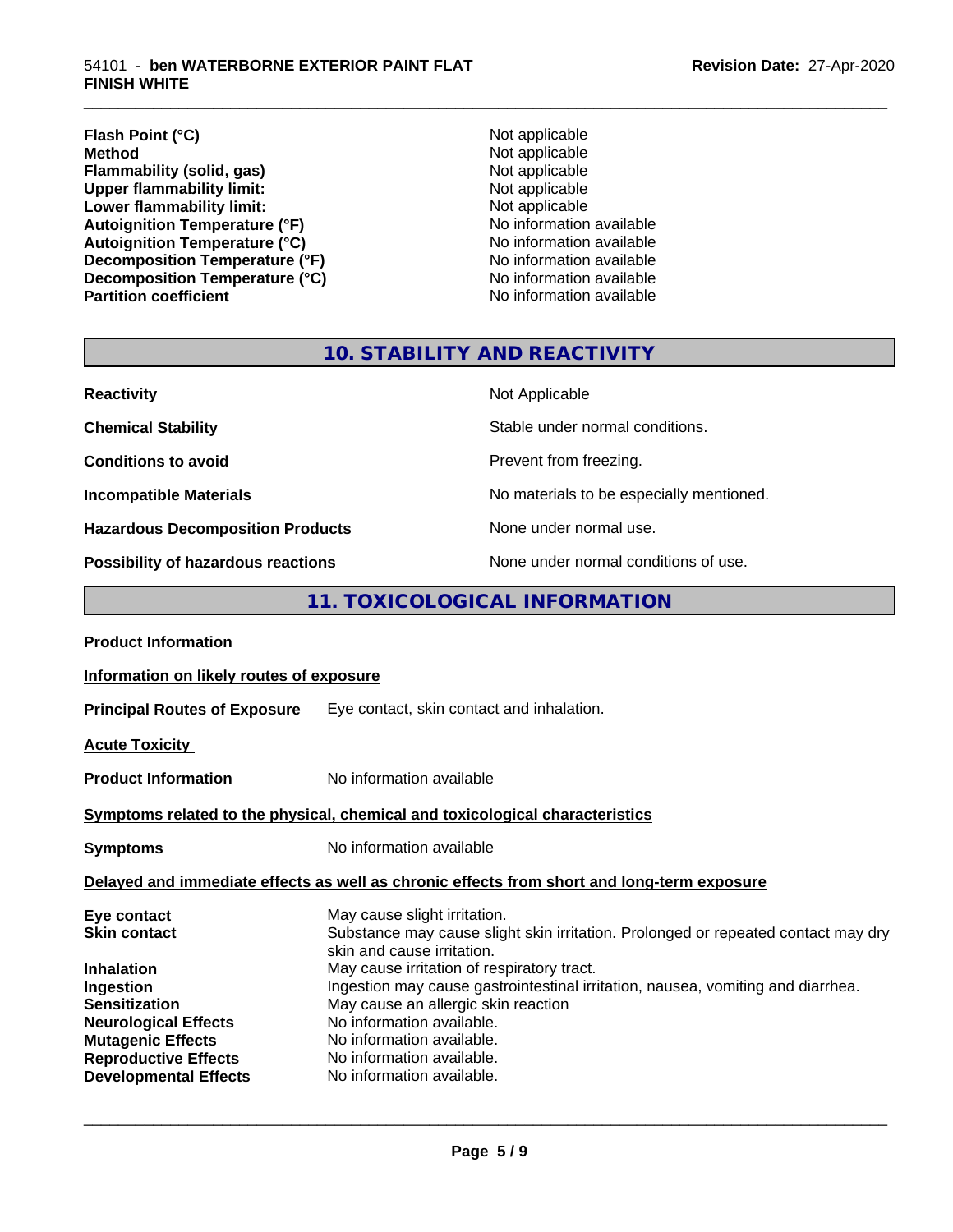| <b>Target organ effects</b>     | No information available. |
|---------------------------------|---------------------------|
| <b>STOT - single exposure</b>   | No information available. |
| <b>STOT - repeated exposure</b> | No information available. |
| Other adverse effects           | No information available. |
| <b>Aspiration Hazard</b>        | No information available  |

**Numerical measures of toxicity**

**The following values are calculated based on chapter 3.1 of the GHS document**

| <b>ATEmix (oral)</b>                 | 68191 mg/kg |
|--------------------------------------|-------------|
| <b>ATEmix (inhalation-dust/mist)</b> | 419.2 mg/L  |

#### **Component Information**

| Chemical name                                                   | Oral LD50             | Dermal LD50            | Inhalation LC50                                                            |
|-----------------------------------------------------------------|-----------------------|------------------------|----------------------------------------------------------------------------|
| Titanium dioxide<br>13463-67-7                                  | $> 10000$ mg/kg (Rat) | $\sim$                 |                                                                            |
| Sodium C14-C16 olefin sulfonate<br>68439-57-6                   | $= 2220$ mg/kg (Rat)  | $> 740$ mg/kg (Rabbit) |                                                                            |
| Carbamic acid, butyl-,<br>3-iodo-2-propynyl ester<br>55406-53-6 | $= 1470$ mg/kg (Rat)  | $>$ 2000 mg/kg (Rat)   | $= 0.67$ mg/L (Rat) 4 h = 0.63 mg/L<br>$(Rat)$ 4 h = 0.99 mg/L $(Rat)$ 4 h |

\_\_\_\_\_\_\_\_\_\_\_\_\_\_\_\_\_\_\_\_\_\_\_\_\_\_\_\_\_\_\_\_\_\_\_\_\_\_\_\_\_\_\_\_\_\_\_\_\_\_\_\_\_\_\_\_\_\_\_\_\_\_\_\_\_\_\_\_\_\_\_\_\_\_\_\_\_\_\_\_\_\_\_\_\_\_\_\_\_\_\_\_\_

#### **Chronic Toxicity**

#### **Carcinogenicity**

*The information below indicateswhether each agency has listed any ingredient as a carcinogen:.*

| Chemical<br>name       | <b>IARC</b>                  | <b>NTP</b> | <b>OSHA</b> |
|------------------------|------------------------------|------------|-------------|
|                        | .<br>2B<br>Possible<br>Human |            | Listed      |
| n dioxide<br>l itanıum | Carcinoɑen                   |            |             |

• Although IARC has classified titanium dioxide as possibly carcinogenic to humans (2B), their summary concludes: "No significant exposure to titanium dioxide is thought to occur during the use of products in which titanium dioxide is bound to other materials, such as paint."

#### **Legend**

IARC - International Agency for Research on Cancer NTP - National Toxicity Program OSHA - Occupational Safety & Health Administration

**12. ECOLOGICAL INFORMATION**

#### **Ecotoxicity Effects**

The environmental impact of this product has not been fully investigated.

#### **Product Information**

#### **Acute Toxicity to Fish**

No information available

#### **Acute Toxicity to Aquatic Invertebrates**

No information available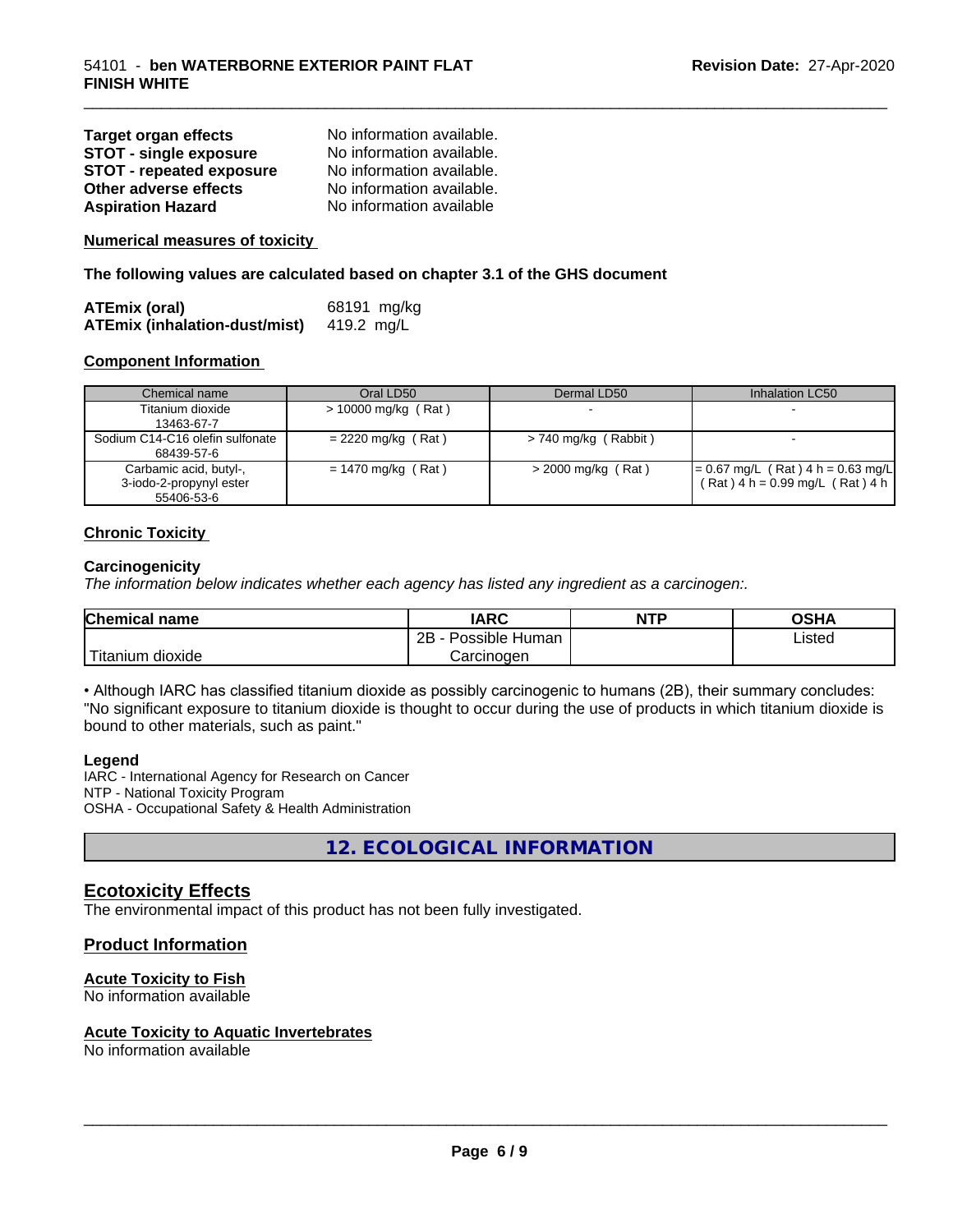#### **Acute Toxicity to Aquatic Plants**

No information available

#### **Persistence / Degradability**

No information available.

#### **Bioaccumulation**

No information available.

#### **Mobility in Environmental Media**

No information available.

#### **Ozone**

No information available

#### **Component Information**

#### **Acute Toxicity to Fish**

Titanium dioxide  $LC50: > 1000$  mg/L (Fathead Minnow - 96 hr.) Carbamic acid, butyl-, 3-iodo-2-propynyl ester LC50: 230 µg/L (Bluegill sunfish - 96 hr.)

#### **Acute Toxicity to Aquatic Invertebrates**

No information available

#### **Acute Toxicity to Aquatic Plants**

No information available

|                                  | 13. DISPOSAL CONSIDERATIONS                                                                                                                                                                                               |
|----------------------------------|---------------------------------------------------------------------------------------------------------------------------------------------------------------------------------------------------------------------------|
| <b>Waste Disposal Method</b>     | Dispose of in accordance with federal, state, and local regulations. Local<br>requirements may vary, consult your sanitation department or state-designated<br>environmental protection agency for more disposal options. |
|                                  | 14. TRANSPORT INFORMATION                                                                                                                                                                                                 |
| <b>DOT</b>                       | Not regulated                                                                                                                                                                                                             |
| <b>ICAO/IATA</b>                 | Not regulated                                                                                                                                                                                                             |
| <b>IMDG/IMO</b>                  | Not regulated                                                                                                                                                                                                             |
|                                  | <b>15. REGULATORY INFORMATION</b>                                                                                                                                                                                         |
| <b>International Inventories</b> |                                                                                                                                                                                                                           |

| <b>TSCA: United States</b> | Yes - All components are listed or exempt. |
|----------------------------|--------------------------------------------|
| <b>DSL: Canada</b>         | Yes - All components are listed or exempt. |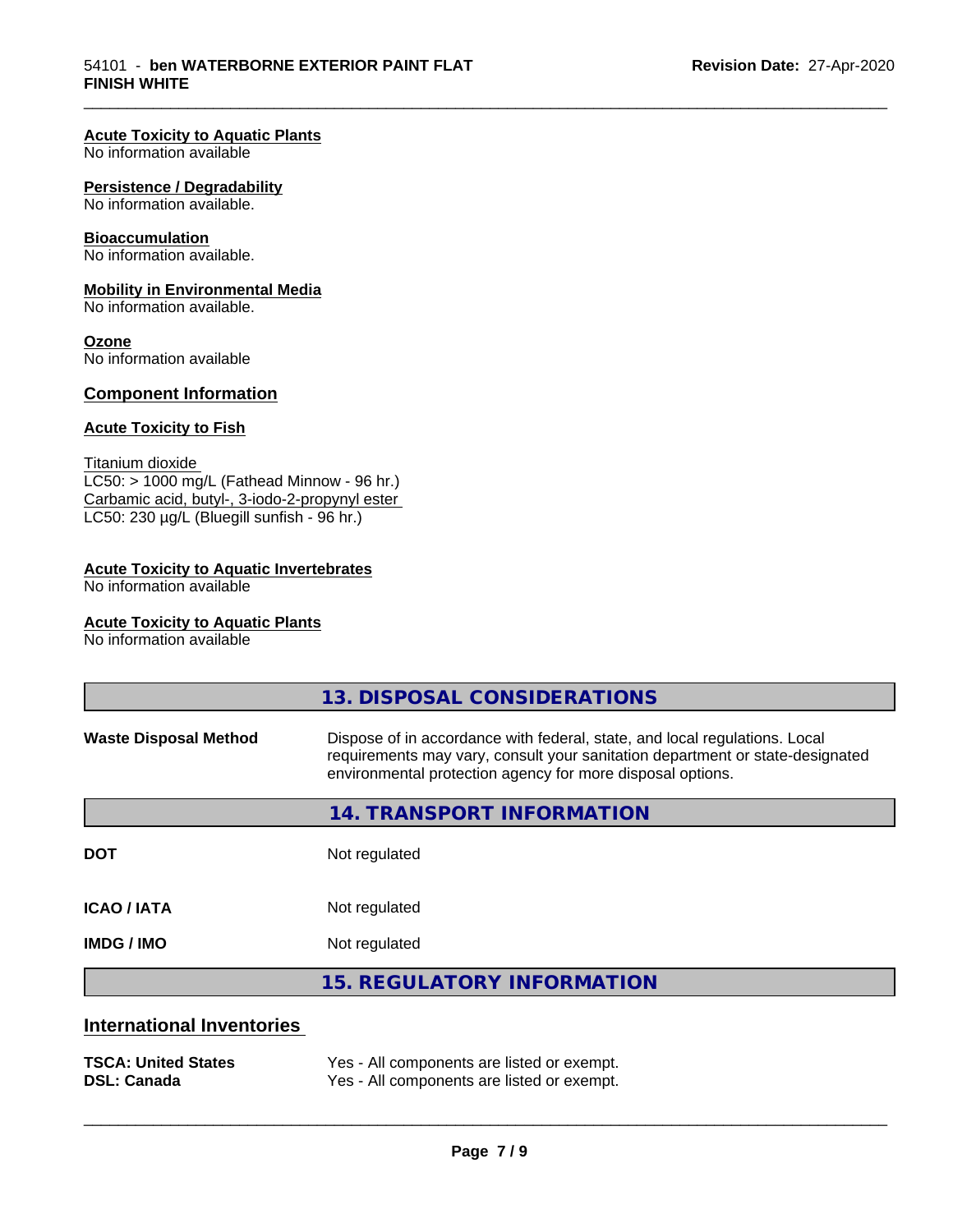#### **Federal Regulations**

#### **SARA 311/312 hazardous categorization**

| Acute health hazard               | Yes |
|-----------------------------------|-----|
| Chronic Health Hazard             | Nο  |
| Fire hazard                       | Nο  |
| Sudden release of pressure hazard | Nο  |
| Reactive Hazard                   | N٥  |

#### **SARA 313**

Section 313 of Title III of the Superfund Amendments and Reauthorization Act of 1986 (SARA). This product contains a chemical or chemicals which are subject to the reporting requirements of the Act and Title 40 of the Code of Federal Regulations, Part 372:

\_\_\_\_\_\_\_\_\_\_\_\_\_\_\_\_\_\_\_\_\_\_\_\_\_\_\_\_\_\_\_\_\_\_\_\_\_\_\_\_\_\_\_\_\_\_\_\_\_\_\_\_\_\_\_\_\_\_\_\_\_\_\_\_\_\_\_\_\_\_\_\_\_\_\_\_\_\_\_\_\_\_\_\_\_\_\_\_\_\_\_\_\_

*None*

**Clean Air Act,Section 112 Hazardous Air Pollutants (HAPs) (see 40 CFR 61)**

This product contains the following HAPs:

*None*

#### **US State Regulations**

#### **California Proposition 65**

**A WARNING:** Cancer and Reproductive Harm– www.P65warnings.ca.gov

#### **State Right-to-Know**

| <b>Chemical name</b>    | <b>Massachusetts</b> | <b>New Jersey</b> | Pennsylvania |
|-------------------------|----------------------|-------------------|--------------|
| Titanium dioxide        |                      |                   |              |
| Diatomaceous earth      |                      |                   |              |
| Carbamic acid, butyl-,  |                      |                   |              |
| 3-iodo-2-propynyl ester |                      |                   |              |

#### **Legend**

X - Listed

#### **16. OTHER INFORMATION**

| HMIS -                                                                                                                          | Health: 1 | <b>Flammability: 0</b> | <b>Reactivity: 0</b> | $PPE: -$ |
|---------------------------------------------------------------------------------------------------------------------------------|-----------|------------------------|----------------------|----------|
| <b>HMIS Legend</b><br>0 - Minimal Hazard<br>1 - Slight Hazard<br>2 - Moderate Hazard<br>3 - Serious Hazard<br>4 - Severe Hazard |           |                        |                      |          |